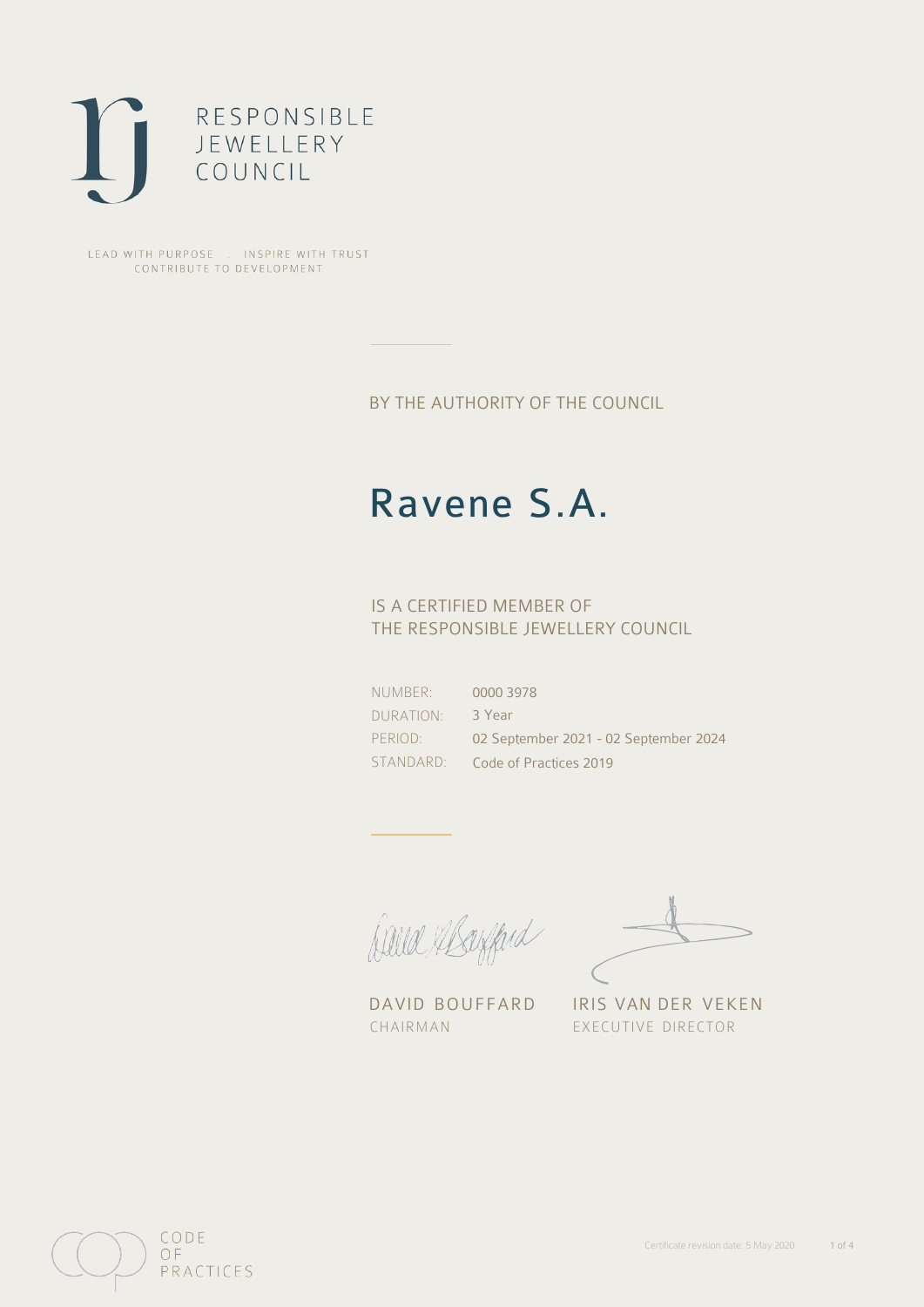

# **CERTIFICATION OVERVIEW**

| Diamonds and Coloured Gemstones Trader, Cutter and/or Polisher                                                                                                                                                                                                                                                                                                                                                                                              |
|-------------------------------------------------------------------------------------------------------------------------------------------------------------------------------------------------------------------------------------------------------------------------------------------------------------------------------------------------------------------------------------------------------------------------------------------------------------|
| 06 July 2021                                                                                                                                                                                                                                                                                                                                                                                                                                                |
| Re-certification                                                                                                                                                                                                                                                                                                                                                                                                                                            |
| Code of Practices 2019                                                                                                                                                                                                                                                                                                                                                                                                                                      |
| <b>SGS United Kingdom Limited</b>                                                                                                                                                                                                                                                                                                                                                                                                                           |
| 1. General requirements: 1-4, except 3.2<br>Responsible supply chains, human rights and due<br>2.<br>diligence: 5-14, except 7.1a, 7.3a-b, 8, 9, 11.3, 13.2-4, 14.3<br>3. Labour rights and working conditions: 15-22, except 19.3,<br>21.3<br>4. Health, Safety and Environment: 23-27, except 27.4<br>5. Gold, Silver, PGM, diamond and coloured gemstone<br>products: 28-30, except 28.2a-b, 28.2d-g, 28.2j, 30<br>6. Responsible mining: Not applicable |
|                                                                                                                                                                                                                                                                                                                                                                                                                                                             |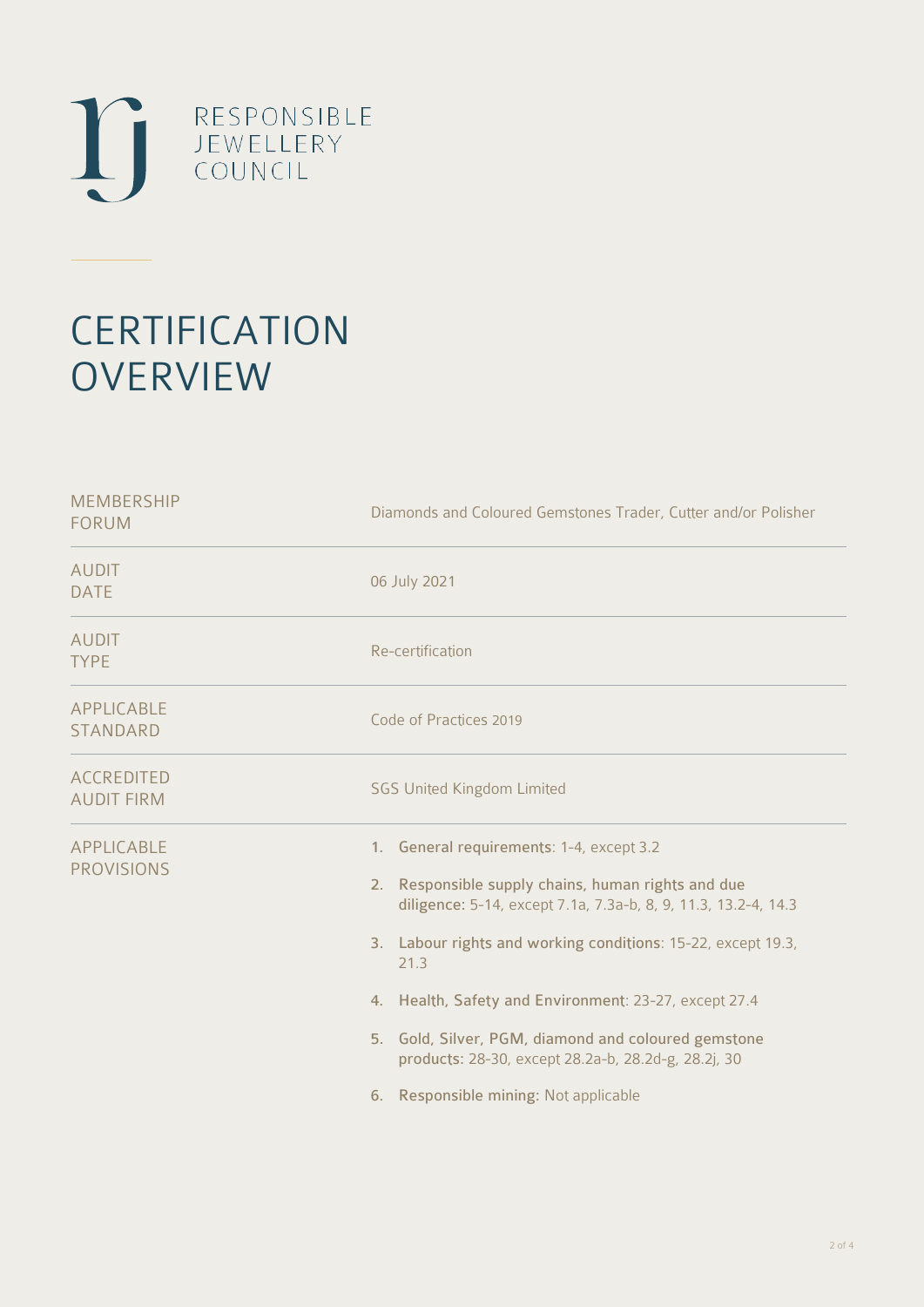| Based on the scope and findings of the certification audit, the member<br>has demonstrated a conformance level consistent with a:<br>3 Year Certification<br>MID-TERM REVIEW (within 12-24 months):<br>A. Mid-term review NOT required due to:<br>No anticipated changes to the certification scope during the<br>certification period<br>3 or less minor non-conformances with critical provisions or in<br>general identified by the audit (not covered by parallel audits<br>for schemes identified as equivalent to RJC's) for an individual<br>member in the mining sector or a non-mining sector member<br><25 full time equivalent personnel<br>Low risk of non-conformances due to management controls<br>Existence of parallel audits for schemes recognised by RJC<br>Strong internal controls ensuring effective review and closure<br>of corrective actions for non-conformances<br>B. Mid-term review (desktop only) required due to:<br>No impact on conformance levels from any changes to the<br>certification scope<br>5 or less minor non-conformances with critical provisions or in<br>general identified by the audit (not covered by parallel audits<br>for schemes identified as equivalent to RJC's) for an individual<br>member in the mining sector or a non-mining sector member<br>Possibility of remote verification of actions<br>No risk to critical provisions | <b>PROVENANCE</b><br><b>CLAIMS</b>         | To the best of our knowledge and/or written assurance from our<br>suppliers, we state that diamonds herein invoiced have not originated<br>from Zimbabwe. |
|------------------------------------------------------------------------------------------------------------------------------------------------------------------------------------------------------------------------------------------------------------------------------------------------------------------------------------------------------------------------------------------------------------------------------------------------------------------------------------------------------------------------------------------------------------------------------------------------------------------------------------------------------------------------------------------------------------------------------------------------------------------------------------------------------------------------------------------------------------------------------------------------------------------------------------------------------------------------------------------------------------------------------------------------------------------------------------------------------------------------------------------------------------------------------------------------------------------------------------------------------------------------------------------------------------------------------------------------------------------------------------------------|--------------------------------------------|-----------------------------------------------------------------------------------------------------------------------------------------------------------|
|                                                                                                                                                                                                                                                                                                                                                                                                                                                                                                                                                                                                                                                                                                                                                                                                                                                                                                                                                                                                                                                                                                                                                                                                                                                                                                                                                                                                | <b>AUDITOR STATEMENT OF</b><br>CONFORMANCE |                                                                                                                                                           |
|                                                                                                                                                                                                                                                                                                                                                                                                                                                                                                                                                                                                                                                                                                                                                                                                                                                                                                                                                                                                                                                                                                                                                                                                                                                                                                                                                                                                |                                            |                                                                                                                                                           |
|                                                                                                                                                                                                                                                                                                                                                                                                                                                                                                                                                                                                                                                                                                                                                                                                                                                                                                                                                                                                                                                                                                                                                                                                                                                                                                                                                                                                | <b>NEXT AUDIT TYPE</b>                     |                                                                                                                                                           |
|                                                                                                                                                                                                                                                                                                                                                                                                                                                                                                                                                                                                                                                                                                                                                                                                                                                                                                                                                                                                                                                                                                                                                                                                                                                                                                                                                                                                |                                            |                                                                                                                                                           |
|                                                                                                                                                                                                                                                                                                                                                                                                                                                                                                                                                                                                                                                                                                                                                                                                                                                                                                                                                                                                                                                                                                                                                                                                                                                                                                                                                                                                |                                            |                                                                                                                                                           |
|                                                                                                                                                                                                                                                                                                                                                                                                                                                                                                                                                                                                                                                                                                                                                                                                                                                                                                                                                                                                                                                                                                                                                                                                                                                                                                                                                                                                |                                            |                                                                                                                                                           |
|                                                                                                                                                                                                                                                                                                                                                                                                                                                                                                                                                                                                                                                                                                                                                                                                                                                                                                                                                                                                                                                                                                                                                                                                                                                                                                                                                                                                |                                            |                                                                                                                                                           |
|                                                                                                                                                                                                                                                                                                                                                                                                                                                                                                                                                                                                                                                                                                                                                                                                                                                                                                                                                                                                                                                                                                                                                                                                                                                                                                                                                                                                |                                            |                                                                                                                                                           |
|                                                                                                                                                                                                                                                                                                                                                                                                                                                                                                                                                                                                                                                                                                                                                                                                                                                                                                                                                                                                                                                                                                                                                                                                                                                                                                                                                                                                |                                            |                                                                                                                                                           |
|                                                                                                                                                                                                                                                                                                                                                                                                                                                                                                                                                                                                                                                                                                                                                                                                                                                                                                                                                                                                                                                                                                                                                                                                                                                                                                                                                                                                |                                            |                                                                                                                                                           |
|                                                                                                                                                                                                                                                                                                                                                                                                                                                                                                                                                                                                                                                                                                                                                                                                                                                                                                                                                                                                                                                                                                                                                                                                                                                                                                                                                                                                |                                            |                                                                                                                                                           |
|                                                                                                                                                                                                                                                                                                                                                                                                                                                                                                                                                                                                                                                                                                                                                                                                                                                                                                                                                                                                                                                                                                                                                                                                                                                                                                                                                                                                |                                            |                                                                                                                                                           |
|                                                                                                                                                                                                                                                                                                                                                                                                                                                                                                                                                                                                                                                                                                                                                                                                                                                                                                                                                                                                                                                                                                                                                                                                                                                                                                                                                                                                |                                            |                                                                                                                                                           |
|                                                                                                                                                                                                                                                                                                                                                                                                                                                                                                                                                                                                                                                                                                                                                                                                                                                                                                                                                                                                                                                                                                                                                                                                                                                                                                                                                                                                |                                            |                                                                                                                                                           |
|                                                                                                                                                                                                                                                                                                                                                                                                                                                                                                                                                                                                                                                                                                                                                                                                                                                                                                                                                                                                                                                                                                                                                                                                                                                                                                                                                                                                |                                            |                                                                                                                                                           |
|                                                                                                                                                                                                                                                                                                                                                                                                                                                                                                                                                                                                                                                                                                                                                                                                                                                                                                                                                                                                                                                                                                                                                                                                                                                                                                                                                                                                |                                            |                                                                                                                                                           |